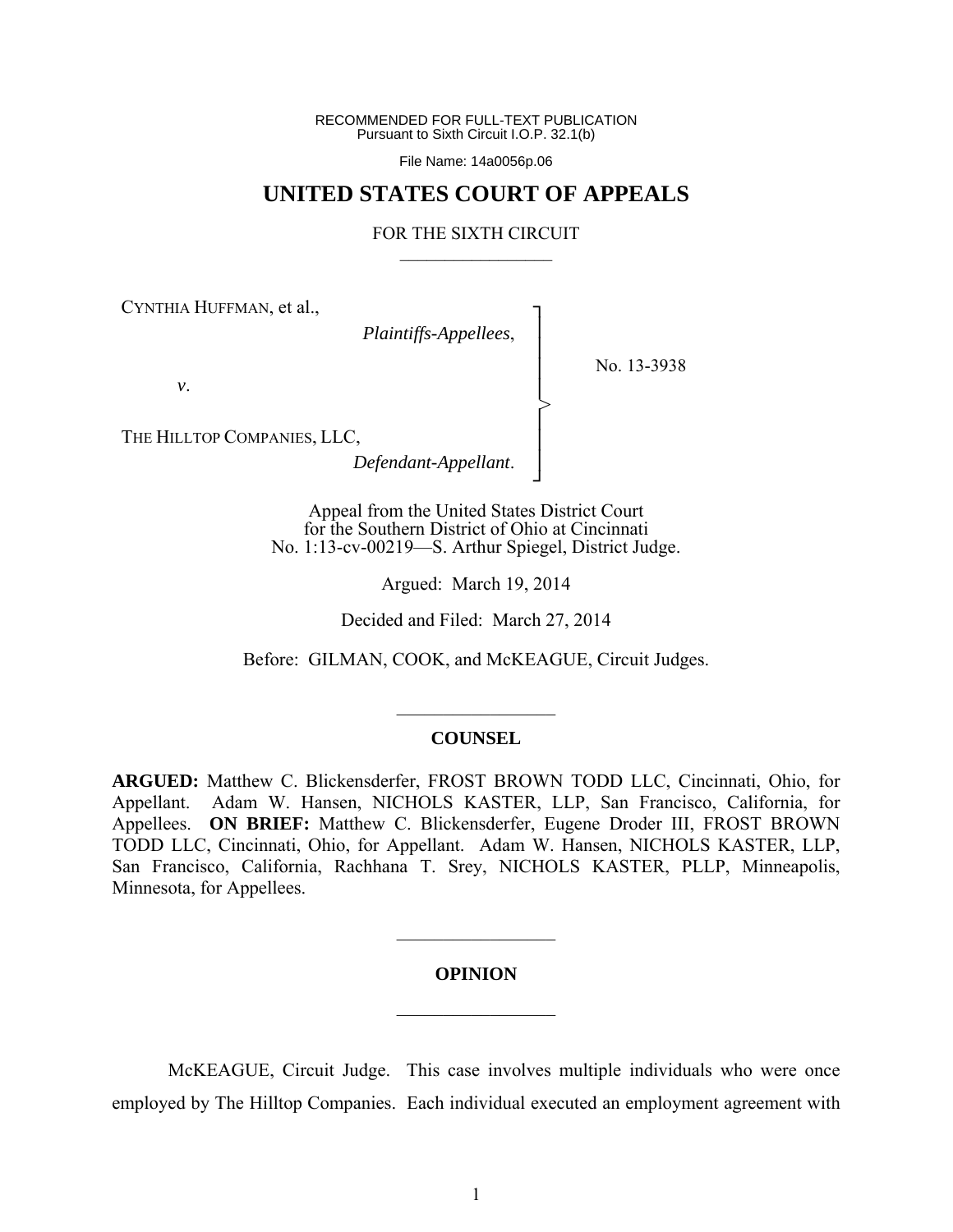Hilltop that contained both an arbitration clause and a survival clause, but the survival clause did not list the arbitration clause. At the heart of this dispute is whether the strong presumption in favor of arbitration controls, or whether the omission of the arbitration clause from the survival clause in the agreement constitutes a "clear implication" that the parties intended the arbitration clause to expire with the agreement. The district court denied Hilltop's Motion to Dismiss and Compel Arbitration on the basis that the strong presumption in favor of arbitration was rebutted. For the reasons that follow, we reverse.

### **I.**

 In October 2011, Hilltop hired Cynthia Huffman as well as the other plaintiffs in this action to review the files of mortgage loans originated by PNC Bank. In this position, the plaintiffs reviewed the loan files to determine whether lawful procedures were followed during foreclosure and other proceedings. Until the end of their employment in January 2013, the plaintiffs regularly worked in excess of forty hours per week, but were not compensated at the overtime rate because Hilltop classified them as independent contractors. The plaintiffs assert that Hilltop's classification was in error, and that in not compensating them at the applicable overtime rate, Hilltop violated the Fair Labor Standards Act and the Ohio Minimum Fair Wage Standards Act.

The manner in which the plaintiffs may pursue their claims against Hilltop turns on an issue of contract interpretation. Each employment relationship was governed by a now-expired Professional Services Contract Agreement. The agreement contained twenty-four clauses, including an arbitration clause and a survival clause. The arbitration clause read in relevant part as follows:

**21. ARBITRATION**. Any Claim arising out of or relating to this Agreement, or the breach thereof, shall be settled by binding arbitration administered by the American Arbitration Association ("AAA") in accordance with its Commercial Arbitration Rules and its Optional Procedures for Large, Complex Commercial Disputes. The . . . arbitration and all related proceedings and discovery shall take place pursuant to a protective order entered by the arbitrators that adequately protects the confidential nature of the parties' proprietary and confidential information.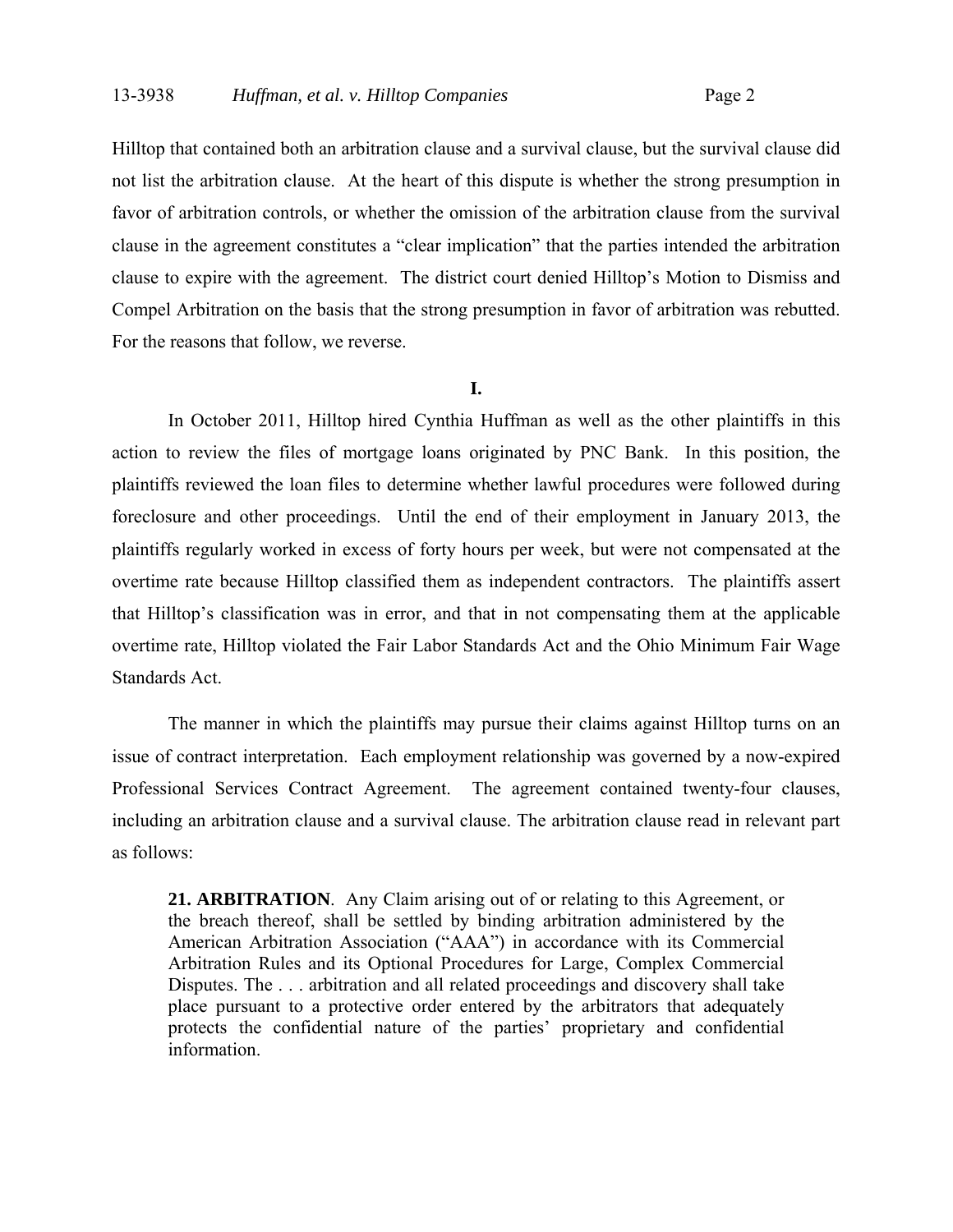R.10-1, Agreement at 11. The survival clause read as follows:

**22. SURVIVAL.** Paragraphs 4, 5, 6, 7, 8, 9, 10. 11, 12, 14, 17, and 22 shall survive the expiration or earlier termination of this Agreement.

*Id.* at 12 (emphasis added). The clauses listed in the survival clause correspond to ones detailing services essential to the job, the term of employment, compensation, termination, and client confidentiality. Importantly, while the survival clause listed half of the agreement's twenty-four clauses, it did not list the arbitration clause. Other noteworthy unlisted clauses included the noncompete clause—which provided that the contractors would not provide their services to select clients for twelve months after termination of the agreement, the severability clause—which provided that in the event any provision was held to be invalid, the remainder of the agreement would still be enforceable, and the integration clause—which provided that the agreement superseded the parties' prior communications and constituted their entire understanding.

The plaintiffs' work-related grievances led them to file a class action in federal court. Hilltop filed a Motion to Dismiss and Compel Arbitration, arguing that the agreement provided for the arbitration of all disputes. Hilltop also argued that the plaintiffs must arbitrate their claims individually rather than as a class because the agreement did not permit classwide arbitration. The district court denied Hilltop's motion, stating that the arbitration clause had no post-expiration effect because the "more specific survival clause that excludes arbitration from survival trumps the more general arbitration clause in the contract," and because the plaintiffs did not agree "that the arbitration provision would survive termination of the contract." R. 16, Dist. Ct. Opn. at 2–3. The doctrines of *expressio unius est exclusion alterius*, which provides that the express mention of certain contractual provisions is tantamount to intentional exclusion of the others, and *contra proferentem*, which provides that ambiguous terms should be interpreted against the drafter's (Hilltop's) interests, influenced the district court's decision. The district court did not reach the second issue of whether the agreement permitted classwide arbitration. This appeal followed.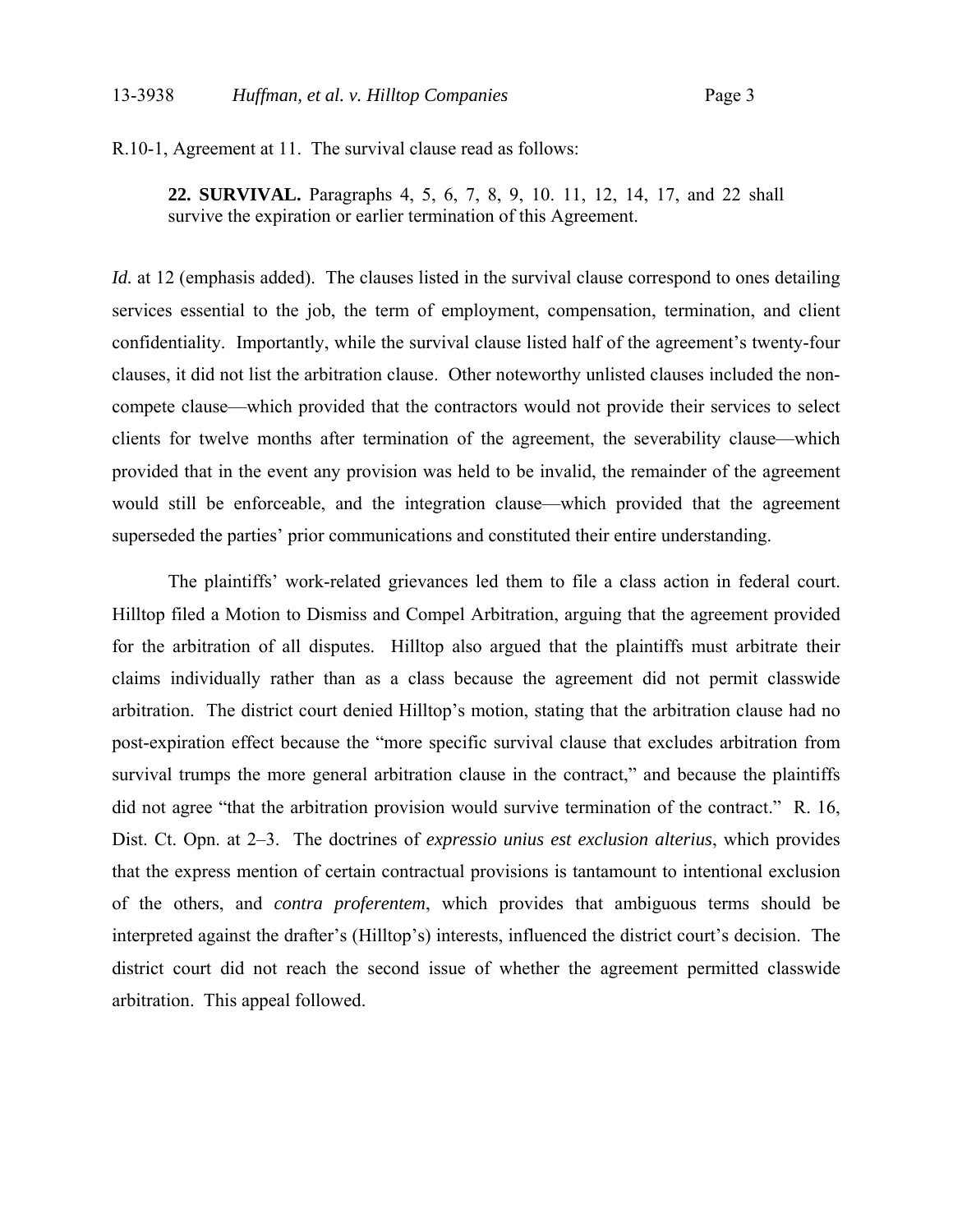**II.**

We first determine whether the agreement's arbitration clause had post-expiration effect. "A district court's decision whether to compel arbitration under the Federal Arbitration Act (FAA), 9 U.S.C. § 1 *et seq*., is reviewed *de novo*. Similarly, the district court's decisions regarding the arbitrability of a particular dispute are reviewed *de novo*." *Nestle Waters N. Am., Inc. v. Bollman*, 505 F.3d 498, 501–02 (6th Cir. 2007) (internal citation omitted).

Central to the resolution of this issue is the strong federal policy in favor of arbitration. In *Litton Financial Printing Division, Litton Business Systems, Inc. v. NLRB*, the Supreme Court recognized a "presumption in favor of postexpiration arbitration of matters unless negated expressly or *by clear implication* [for] matters and disputes arising out of the relation governed by contract." 501 U.S. 190, 204 (1991) (emphasis added) (internal quotation marks and citation omitted). This court has since observed that the need for an arbitration provision to have postexpiration effect is intuitive, because if "the duty to arbitrate automatically terminated upon expiration of the contract, a party could avoid his contractual duty to arbitrate by simply waiting until the day after the contract expired to bring an action regarding a dispute that arose while the contract was in effect." *Zucker v. After Six, Inc*., 174 F. App'x 944, 947–48 (6th Cir. 2006).

The Supreme Court in *Litton* went on to note that, with respect to agreements containing broadly-worded arbitration clauses, "there is a presumption of arbitrability in the sense that an order to arbitrate the particular grievance should not be denied unless it may be said with positive assurance that the arbitration clause is not susceptible of an interpretation that covers the asserted dispute." 501 U.S. at 209 (internal quotation marks and brackets omitted). Under this circuit's precedent, the arbitration clause in this case is fairly described as being broadly-worded because its language indicating that "[a]ny Claim arising out of or relating to this Agreement, or the breach thereof" will be submitted to arbitration is not only far-reaching but also very similar to other arbitration clauses that this court has described as "broad." *See, e.g.*, *Masco Corp. v. Zurich Am. Ins. Co.*, 382 F.3d 624, 625 (6th Cir. 2004) (describing as "broad" a provision providing that "[a]ny dispute arising out of the interpretation, performance or alleged breach of this agreement, shall be submitted to arbitration").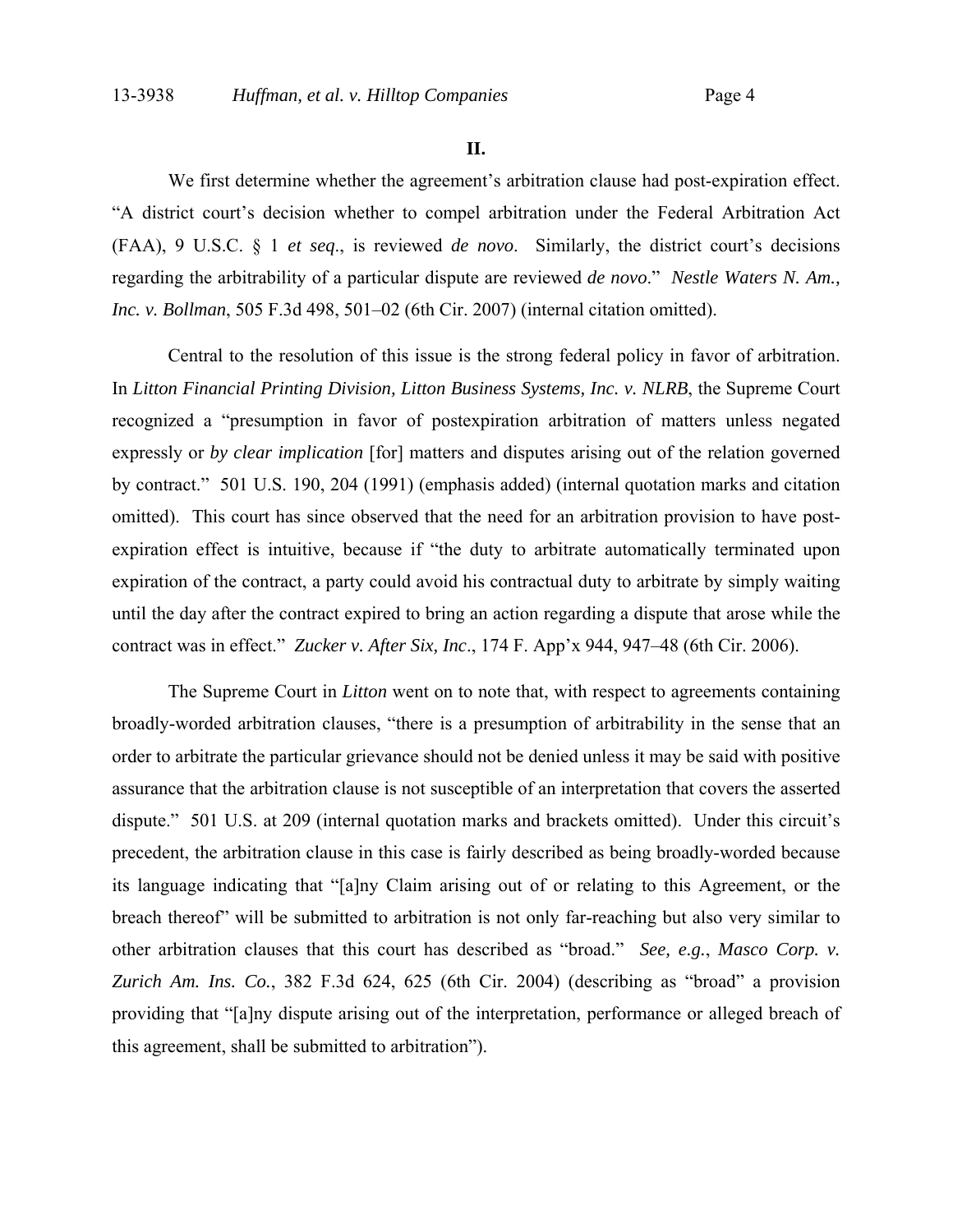The fact that the plaintiffs face a difficult task in rebutting the strong presumption in favor of arbitration "by clear implication" and with "positive assurance" is further confirmed by controlling precedent. *See Litton*, 501 U.S. at 204, 209. This court examines "arbitration language in a contract in light of the strong federal policy in favor of arbitration, resolving *any doubts as to the parties' intentions in favor of arbitration*." *Nestle*, 505 F.3d at 503 (emphasis added); *see also Stout v. J.D. Byrider*, 228 F.3d 709, 715 (6th Cir. 2000) ("It is settled authority that doubt regarding the applicability of an arbitration clause should be resolved in favor of arbitration."). "Likewise, any ambiguities in the contract . . . should be resolved in favor of arbitration." *Id.* at 714 (internal citations omitted). "Moreover, '[i]n the absence of any express provision excluding a particular grievance from arbitration . . . *only the most forceful evidence* of a purpose to exclude the claim from arbitration can prevail.'" *Nestle*, 505 F.3d at 503 (emphasis added) (quoting *AT&T Techs., Inc. v. Commc'ns Workers of Am*., 475 U.S. 643, 650 (1986)). For example, this court has found that a party's explicit rejection of a contract-extension agreement that contained an arbitration clause did "not constitute an express or clearly implied rejection of the presumption in favor of arbitration" where the original agreement included an arbitration clause. *S. Cent. Power Co. v. Int'l Bhd. of Elec. Workers, Local Union 2359*, 186 F.3d 733, 742 (6th Cir. 1999); *see also Nestle*, 505 F.3d at 500 (applying the presumption in favor of arbitration where the parties' original agreement included an arbitration clause and their subsequent agreement was silent as to arbitration).

Although the plaintiffs' task is difficult, it is not impossible. By acknowledging that parties may rebut the presumption by "clear implication," the Supreme Court has acknowledged that the parties need not expressly provide that the arbitration provision will expire. *See Litton*, 501 U.S. at 204. "While ambiguities in the language of the agreement should be resolved in favor of arbitration, we do not override the clear intent of the parties, or reach a result inconsistent with the plain text of the contract, simply because the policy favoring arbitration is implicated." *Nestle*, 505 F.3d at 504 (quoting *EEOC v. Waffle House, Inc*., 534 U.S. 279, 294 (2002)); *Masco Corp*., 382 F.3d at 627 (same). Moreover, because "arbitration is a creature of contract[,] . . . a party may not be compelled to arbitrate any dispute he has not agreed to arbitrate." *Zucker*, 174 F. App'x at 947.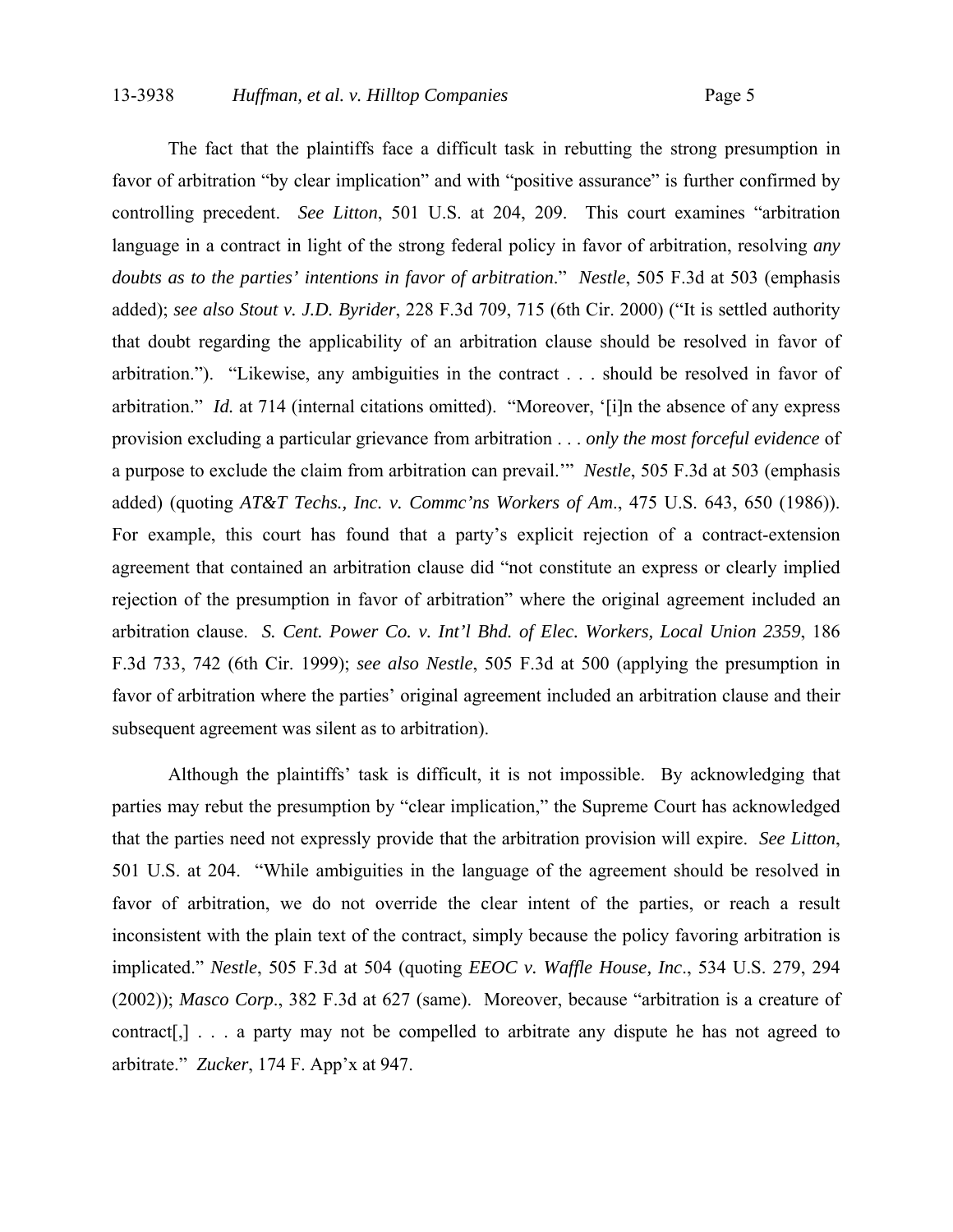# 13-3938 *Huffman, et al. v. Hilltop Companies* Page 6

 The issue of whether the strong presumption in favor of arbitration applies postexpiration when an arbitration clause is not listed in a survival clause appears to be one of first impression among the circuit courts. Notably, the plaintiffs point to essentially no authority to support their claim that the strong presumption is rebutted simply because the arbitration clause was not listed in the survival clause.<sup>1</sup> The plaintiffs advance their case based on two arguments. First, plaintiffs argue that because Hilltop drafted the agreement, the doctrine of *contra proferentum* should apply, meaning any ambiguity concerning whether the arbitration clause survives is resolved in favor of the plaintiffs. Second, plaintiffs argue that the omission from the survival clause is tantamount to a clear implication that the parties did not intend the arbitration clause to have post-expiration effect in light of the doctrine of *expressio unius*. **2**

 The plaintiffs' first argument fails. It is true that courts generally rely on the *contra proferentum* doctrine to resolve ambiguities against the drafter of the agreement. But where ambiguity in agreements involving arbitration exists, such as here, the strong presumption in favor of arbitration applies instead. *See Litton*, 501 U.S. at 209. Therefore, all doubts are resolved in favor of arbitration, and the plaintiffs must present "the most forceful evidence of a purpose to exclude the claim from arbitration [in order to] prevail." *Nestle*, 505 F.3d at 503.

The plaintiffs' second argument, however, presents a trickier question. Hilltop counters that district courts in other circuits have rejected similar *expressio unius* arguments made in the

**<sup>1</sup>** <sup>1</sup>The plaintiffs rely on *Virginia Carolina Tools, Inc. v. International Tool Supply, Inc.*, a Fourth Circuit case finding that the parties did not intend for post-expiration arbitration despite the agreement's arbitration clause because the agreement included an express, specific termination date. 984 F.2d 113, 115, 118 (4th Cir. 1993). The Fourth Circuit has since limited *Virginia Carolina Tools* to its facts, explaining that *Virginia Carolina Tools* turned on the contract's express termination-date provision: "Our decision to accord . . . less force to the presumption [in favor of arbitration] in *Virginia Carolina Tools* was grounded in the agreement's express termination-date provision, the presence of which foreclosed any incipient issue of contract duration in the parties' memorialized agreement. Here . . . [the agreement lacks an] express termination-date provision." *Peabody Holding Co., LLC v. United Mine Workers of Am., Int'l Union*, 665 F.3d 96, 106 (4th Cir. 2012) (internal quotation marks and citation omitted) (applying the presumption in favor of arbitration). *Virginia Carolina Tools* is not helpful to the plaintiffs because the agreement at issue in this case did not specify a termination date.

**<sup>2</sup>** The plaintiffs also cite *Walker v. Ryan's Family Steak Houses, Inc.* for the proposition that they did not "knowingly and voluntarily consent to arbitration" because the arbitration clause did not expressly indicate that they were waiving their right to a jury trial. 400 F.3d 370, 381 (6th Cir. 2005). What the plaintiffs fail to address is this court's decision in *Cooper v. MRM Investment Co.*, which notes that this court has "flatly rejected" the contention that an arbitration clause "must contain a provision expressly waiving the employee's right to a jury trial" because the fairly obvious consequence of an agreement to arbitrate is straightforward. 367 F.3d 493, 506 & n.4 (6th Cir. 2004). In this circuit, an unequivocal waiver of the right to a jury trial is not required outside of the collectivebargaining context. *Id.* Furthermore, *Walker* is distinguishable because the employees in that case lacked highschool educations and their employer appeared to have provided them false information. Neither of these facts is at issue here. *See Walker*, 400 F.3d at 382.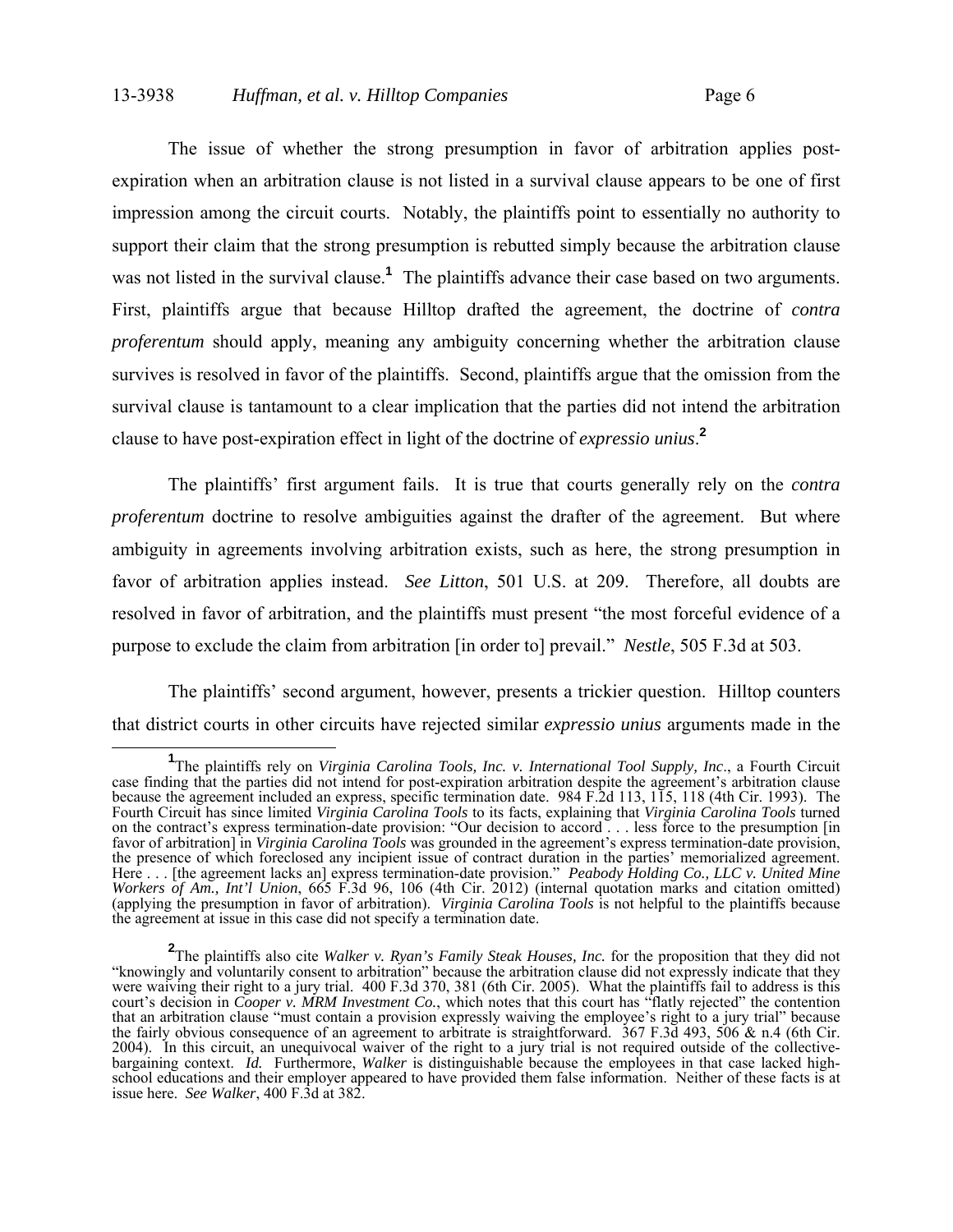context of a broad arbitration clause that is not listed in a survival clause. *See W. Liberty Foods, L.L.C. v. Moroni Feed Co*., 753 F. Supp. 2d 881, 885 (S.D. Iowa 2010) (holding that an arbitration clause did not expire despite it not being listed in the contract's survival clause); *Shipp v. XA, Inc*., No. 06 C 1193, 2006 WL 2583720 at \*7 (N.D. Ill. Aug. 31, 2006) (same). For example, in *West Liberty Foods*, a district court considered a marketing agreement that included both an arbitration clause and a survival clause, but the arbitration clause was not among the eight provisions listed in the survival clause. 753 F. Supp. 2d at 885. The district court found that the doctrine of *expressio unius* did not rebut the strong presumption in favor of arbitration, noting that "focusing on only one maxim of contract interpretation and construction is inadequate in determining the intent of the parties relative to the survival of the arbitration clause." *Id* at 888. The district court was careful not to "render<sup>[]</sup> any provision meaningless" in its interpretation of the contract as a whole, and noted that the contract's remaining provisions could not "be easily harmonized without rendering meaningless other statements in the marketing agreement." *Id.* The district court thus found that the agreement was ambiguous on the issue of whether the arbitration clause survived, and applied the strong presumption in favor of arbitration. *Id.* at 888–89.

 We believe that considering the contract as a whole—the survival clause and its relationship to the other clauses in the agreement—is the correct way to determine whether the parties unambiguously intended for the arbitration clause to expire with the contract. We observe that the parties did not clearly intend for the survival clause to serve as an exhaustive list of the provisions that would survive expiration of the agreement. Indeed, the non-compete clause remains in effect for twelve months after expiration, yet it is not listed in the survival clause. Although it is true that the non-compete clause's twelve-month window is very specific, and the arbitration clause does not contain a similarly specific time window, the omission of the non-compete clause from the survival clause invites ambiguity as to which additional provisions the parties believed should survive expiration.

 The fact that ambiguity exists as to which other provisions, besides those listed in the survival clause, the parties intended to survive expiration of the agreement is made even clearer when considering other unlisted provisions. Notably, neither the agreement's severability clause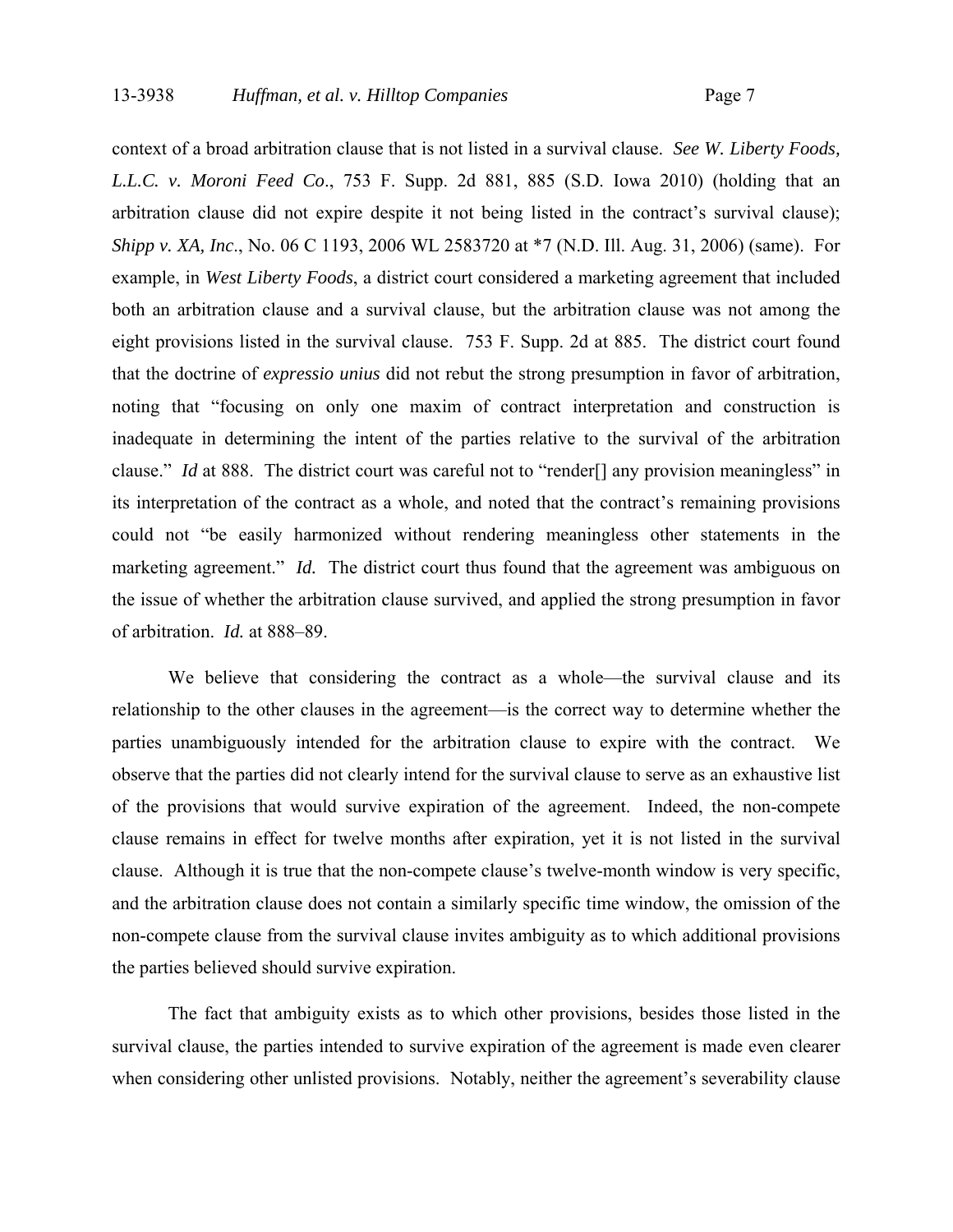nor its integration clause is listed in the survival clause. However, it is illogical to conclude that upon expiration of the contract, the parties no longer intended the agreement to be severable. It is similarly illogical to conclude that the parties intended the ban on extrinsic evidence to be in effect only prior to the agreement's expiration. The difficulty in the plaintiffs' position is that it is just as plausible that the parties also intended the arbitration clause to survive. That possibility, coupled with the strong presumption in favor of arbitration, counsels in favor of Hilltop's position.

This same consideration led a district court in this circuit to apply the strong presumption in favor of arbitration where an agreement's survival clause did not list the agreement's broad arbitration clause. *Symyx Technologies, Inc. v. Stargate Mobile L.L.C.*, No. 06-12632, 2006 WL 2943301 at \*2–3 (E.D. Mich. Oct. 13, 2006). The district court considered the contract "as a whole," and noted that "it does not make sense that the arbitration clause does not survive termination simply because it was not expressly designated as surviving. Several provisions of the agreement that one would expect to survive termination were not designated as such[,]" including the contract's integration clause and severability clause. *Id.* at \*2. The district court noted that it "would be a strained reading of the agreement to suggest that these provisions do not survive termination merely because the agreement did not specifically designate them as surviving." *Id.* The plaintiffs' interpretation of the contract depends on a similarly strained reading. This strained reading is not the only reading, let alone the most plausible. The plaintiffs have failed to produce forceful evidence to successfully rebut the strong presumption in favor of arbitration.

This is not to say, however, that an omission of an arbitration clause from a survival clause could never satisfy the "clear implication" standard outlined in *Litton*. For example, if the survival clause listed twenty-three of the agreement's twenty-four clauses—all but the arbitration clause—that might constitute a clear implication, and yield a different result. However, that is not the situation that we face today. Reading the contract as a whole, we cannot say with certainty that the parties did not intend for the arbitration clause to survive expiration of the contract. We therefore hold that the parties' omission of the arbitration clause in the survival